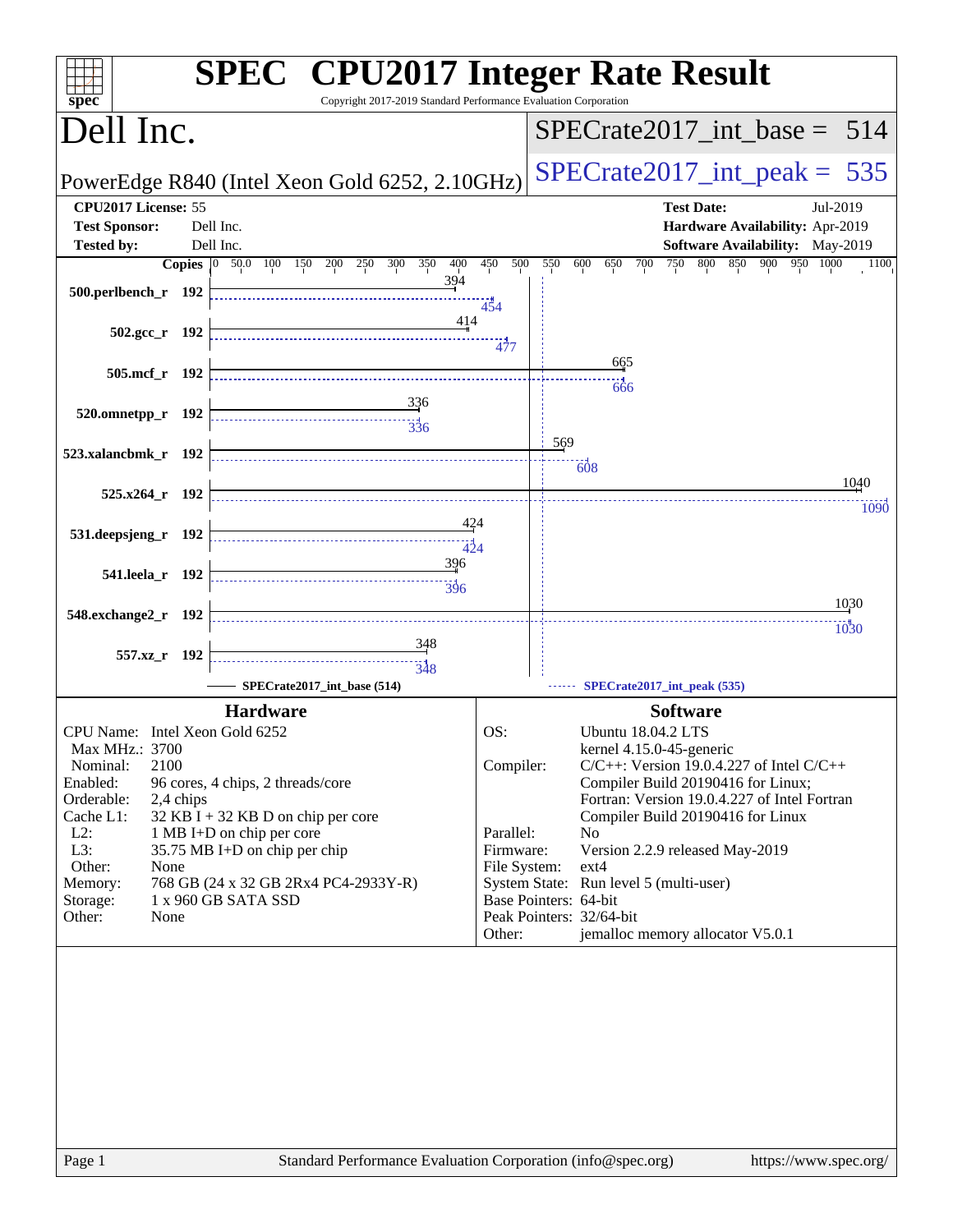| <b>SPEC CPU2017 Integer Rate Result</b><br>spec <sup>®</sup><br>Copyright 2017-2019 Standard Performance Evaluation Corporation |               |                |       |                |            |                |       |               |                |              |                                        |              |                |              |
|---------------------------------------------------------------------------------------------------------------------------------|---------------|----------------|-------|----------------|------------|----------------|-------|---------------|----------------|--------------|----------------------------------------|--------------|----------------|--------------|
| Dell Inc.<br>$SPECrate2017\_int\_base = 514$                                                                                    |               |                |       |                |            |                |       |               |                |              |                                        |              |                |              |
| $SPECrate2017\_int\_peak = 535$<br>PowerEdge R840 (Intel Xeon Gold 6252, 2.10GHz)                                               |               |                |       |                |            |                |       |               |                |              |                                        |              |                |              |
| <b>CPU2017 License: 55</b>                                                                                                      |               |                |       |                |            |                |       |               |                |              | <b>Test Date:</b>                      |              | Jul-2019       |              |
| <b>Test Sponsor:</b>                                                                                                            | Dell Inc.     |                |       |                |            |                |       |               |                |              | <b>Hardware Availability: Apr-2019</b> |              |                |              |
| <b>Tested by:</b>                                                                                                               | Dell Inc.     |                |       |                |            |                |       |               |                |              | <b>Software Availability:</b> May-2019 |              |                |              |
| <b>Results Table</b>                                                                                                            |               |                |       |                |            |                |       |               |                |              |                                        |              |                |              |
|                                                                                                                                 |               |                |       | <b>Base</b>    |            |                |       |               |                |              | <b>Peak</b>                            |              |                |              |
| <b>Benchmark</b>                                                                                                                | <b>Copies</b> | <b>Seconds</b> | Ratio | <b>Seconds</b> | Ratio      | <b>Seconds</b> | Ratio | <b>Copies</b> | <b>Seconds</b> | <b>Ratio</b> | <b>Seconds</b>                         | <b>Ratio</b> | <b>Seconds</b> | <b>Ratio</b> |
| 500.perlbench_r                                                                                                                 | 192           | 773            | 395   | 775            | <u>394</u> |                |       | 192           | 674            | 454          | 670                                    | 456          |                |              |
| $502.\text{sec}$                                                                                                                | 192           | 653            | 416   | 657            | 414        |                |       | 192           | 569            | 478          | 570                                    | 477          |                |              |
| $505$ .mcf r                                                                                                                    | 192           | 465            | 667   | 467            | 665        |                |       | 192           | 466            | 666          | 466                                    | 666          |                |              |
| 520.omnetpp_r                                                                                                                   | 192           | 751            | 336   | 748            | 337        |                |       | 192           | 749            | 336          | 748                                    | 337          |                |              |

[523.xalancbmk\\_r](http://www.spec.org/auto/cpu2017/Docs/benchmarks/523.xalancbmk_r.html) 192 **[356](http://www.spec.org/auto/cpu2017/Docs/result-fields.html#Median) [569](http://www.spec.org/auto/cpu2017/Docs/result-fields.html#Median)** 356 570 192 **[333](http://www.spec.org/auto/cpu2017/Docs/result-fields.html#Median) [608](http://www.spec.org/auto/cpu2017/Docs/result-fields.html#Median)** 333 608 [525.x264\\_r](http://www.spec.org/auto/cpu2017/Docs/benchmarks/525.x264_r.html) 192 **[323](http://www.spec.org/auto/cpu2017/Docs/result-fields.html#Median) [1040](http://www.spec.org/auto/cpu2017/Docs/result-fields.html#Median)** 321 1050 192 308 1090 **[309](http://www.spec.org/auto/cpu2017/Docs/result-fields.html#Median) [1090](http://www.spec.org/auto/cpu2017/Docs/result-fields.html#Median)** [531.deepsjeng\\_r](http://www.spec.org/auto/cpu2017/Docs/benchmarks/531.deepsjeng_r.html) 192 519 424 **[519](http://www.spec.org/auto/cpu2017/Docs/result-fields.html#Median) [424](http://www.spec.org/auto/cpu2017/Docs/result-fields.html#Median)** 192 **[519](http://www.spec.org/auto/cpu2017/Docs/result-fields.html#Median) [424](http://www.spec.org/auto/cpu2017/Docs/result-fields.html#Median)** 519 424 [541.leela\\_r](http://www.spec.org/auto/cpu2017/Docs/benchmarks/541.leela_r.html) 192 **[804](http://www.spec.org/auto/cpu2017/Docs/result-fields.html#Median) [396](http://www.spec.org/auto/cpu2017/Docs/result-fields.html#Median)** 800 398 192 **[803](http://www.spec.org/auto/cpu2017/Docs/result-fields.html#Median) [396](http://www.spec.org/auto/cpu2017/Docs/result-fields.html#Median)** 802 397 [548.exchange2\\_r](http://www.spec.org/auto/cpu2017/Docs/benchmarks/548.exchange2_r.html) 192 488 1030 **[489](http://www.spec.org/auto/cpu2017/Docs/result-fields.html#Median) [1030](http://www.spec.org/auto/cpu2017/Docs/result-fields.html#Median)** 192 **[489](http://www.spec.org/auto/cpu2017/Docs/result-fields.html#Median) [1030](http://www.spec.org/auto/cpu2017/Docs/result-fields.html#Median)** 488 1030 [557.xz\\_r](http://www.spec.org/auto/cpu2017/Docs/benchmarks/557.xz_r.html) 192 595 348 **[595](http://www.spec.org/auto/cpu2017/Docs/result-fields.html#Median) [348](http://www.spec.org/auto/cpu2017/Docs/result-fields.html#Median)** 192 595 348 **[596](http://www.spec.org/auto/cpu2017/Docs/result-fields.html#Median) [348](http://www.spec.org/auto/cpu2017/Docs/result-fields.html#Median)**

#### **[Submit Notes](http://www.spec.org/auto/cpu2017/Docs/result-fields.html#SubmitNotes)**

Results appear in the [order in which they were run](http://www.spec.org/auto/cpu2017/Docs/result-fields.html#RunOrder). Bold underlined text [indicates a median measurement](http://www.spec.org/auto/cpu2017/Docs/result-fields.html#Median).

 The numactl mechanism was used to bind copies to processors. The config file option 'submit' was used to generate numactl commands to bind each copy to a specific processor. For details, please see the config file.

#### **[General Notes](http://www.spec.org/auto/cpu2017/Docs/result-fields.html#GeneralNotes)**

Environment variables set by runcpu before the start of the run: LD\_LIBRARY\_PATH = "/home/cpu2017/lib/intel64:/home/cpu2017/lib/ia32:/home/cpu2017/je5.0.1-32" Binaries compiled on a system with 1x Intel Core i9-7900X CPU + 32GB RAM memory using Redhat Enterprise Linux 7.5 NA: The test sponsor attests, as of date of publication, that CVE-2017-5754 (Meltdown) is mitigated in the system as tested and documented.

 Yes: The test sponsor attests, as of date of publication, that CVE-2017-5753 (Spectre variant 1) is mitigated in the system as tested and documented.

 Yes: The test sponsor attests, as of date of publication, that CVE-2017-5715 (Spectre variant 2) is mitigated in the system as tested and documented.

Transparent Huge Pages enabled by default

**[SPECrate2017\\_int\\_base =](http://www.spec.org/auto/cpu2017/Docs/result-fields.html#SPECrate2017intbase) 514 [SPECrate2017\\_int\\_peak =](http://www.spec.org/auto/cpu2017/Docs/result-fields.html#SPECrate2017intpeak) 535**

Prior to runcpu invocation

Filesystem page cache synced and cleared with:

sync; echo 3> /proc/sys/vm/drop\_caches runcpu command invoked through numactl i.e.:

numactl --interleave=all runcpu <etc>

jemalloc, a general purpose malloc implementation

built with the RedHat Enterprise 7.5, and the system compiler gcc 4.8.5

sources available from jemalloc.net or <https://github.com/jemalloc/jemalloc/releases>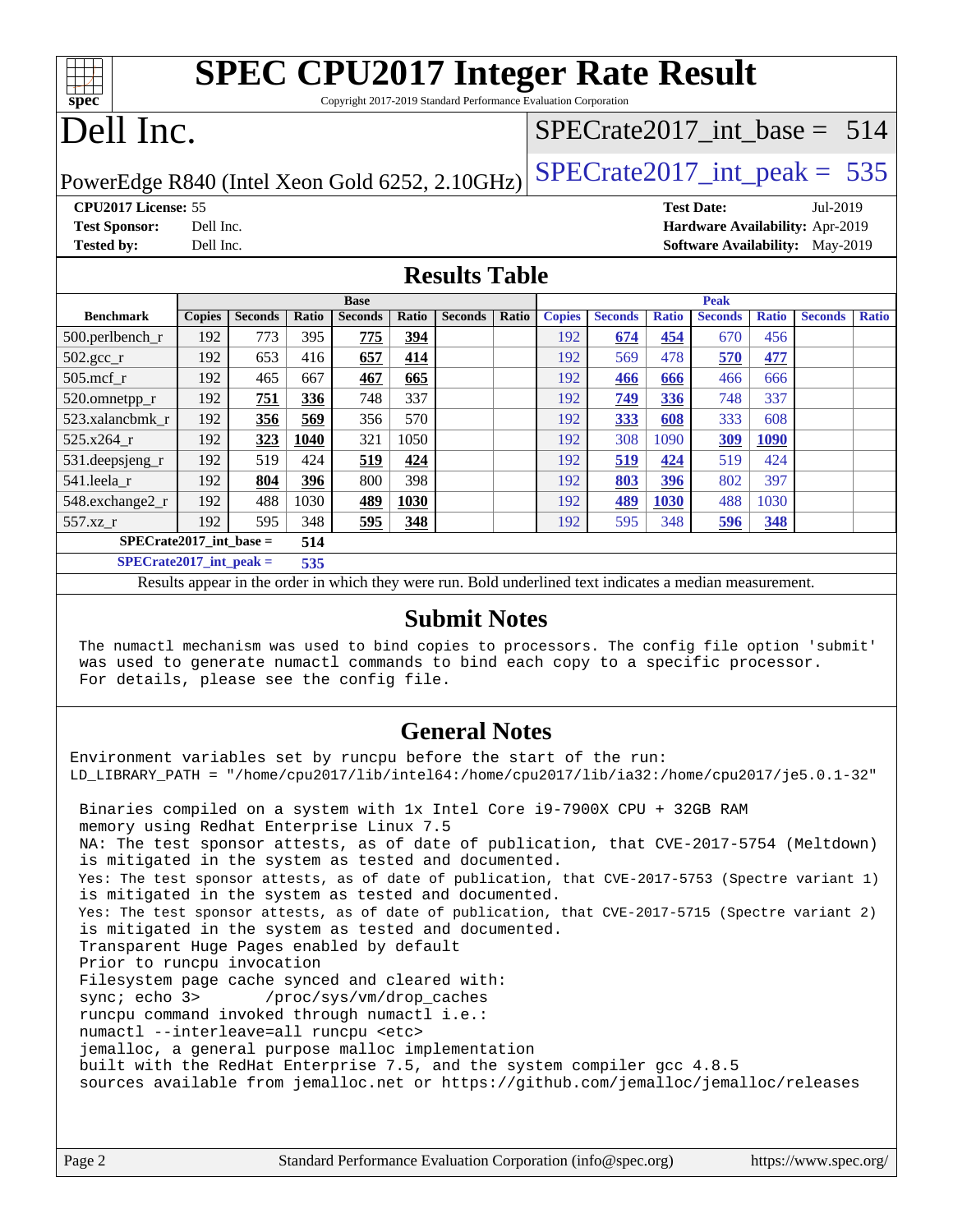| <b>SPEC CPU2017 Integer Rate Result</b><br>spec <sup>®</sup>                                                                                                                                                                                                                                                                                                                                                                                                                                                                                                                                                                                                                                                                                                                                                                                                                                                                                                                                                                                                                                                                                                                                                                                                                                                                                                                                                                                                                                                                                                                                                                                                                                                                                                                                                                            | Copyright 2017-2019 Standard Performance Evaluation Corporation |                                 |                                                                                                |                       |  |
|-----------------------------------------------------------------------------------------------------------------------------------------------------------------------------------------------------------------------------------------------------------------------------------------------------------------------------------------------------------------------------------------------------------------------------------------------------------------------------------------------------------------------------------------------------------------------------------------------------------------------------------------------------------------------------------------------------------------------------------------------------------------------------------------------------------------------------------------------------------------------------------------------------------------------------------------------------------------------------------------------------------------------------------------------------------------------------------------------------------------------------------------------------------------------------------------------------------------------------------------------------------------------------------------------------------------------------------------------------------------------------------------------------------------------------------------------------------------------------------------------------------------------------------------------------------------------------------------------------------------------------------------------------------------------------------------------------------------------------------------------------------------------------------------------------------------------------------------|-----------------------------------------------------------------|---------------------------------|------------------------------------------------------------------------------------------------|-----------------------|--|
| Dell Inc.                                                                                                                                                                                                                                                                                                                                                                                                                                                                                                                                                                                                                                                                                                                                                                                                                                                                                                                                                                                                                                                                                                                                                                                                                                                                                                                                                                                                                                                                                                                                                                                                                                                                                                                                                                                                                               |                                                                 | $SPECrate2017$ int base = 514   |                                                                                                |                       |  |
| PowerEdge R840 (Intel Xeon Gold 6252, 2.10GHz)                                                                                                                                                                                                                                                                                                                                                                                                                                                                                                                                                                                                                                                                                                                                                                                                                                                                                                                                                                                                                                                                                                                                                                                                                                                                                                                                                                                                                                                                                                                                                                                                                                                                                                                                                                                          |                                                                 | $SPECrate2017\_int\_peak = 535$ |                                                                                                |                       |  |
| CPU2017 License: 55<br>Dell Inc.<br><b>Test Sponsor:</b><br>Dell Inc.<br><b>Tested by:</b>                                                                                                                                                                                                                                                                                                                                                                                                                                                                                                                                                                                                                                                                                                                                                                                                                                                                                                                                                                                                                                                                                                                                                                                                                                                                                                                                                                                                                                                                                                                                                                                                                                                                                                                                              |                                                                 |                                 | <b>Test Date:</b><br><b>Hardware Availability: Apr-2019</b><br>Software Availability: May-2019 | Jul-2019              |  |
|                                                                                                                                                                                                                                                                                                                                                                                                                                                                                                                                                                                                                                                                                                                                                                                                                                                                                                                                                                                                                                                                                                                                                                                                                                                                                                                                                                                                                                                                                                                                                                                                                                                                                                                                                                                                                                         | <b>Platform Notes</b>                                           |                                 |                                                                                                |                       |  |
| BIOS settings:<br>ADDDC setting disabled<br>Virtualization Technology disabled<br>DCU Streamer Prefetcher disabled<br>System Profile set to Custom<br>CPU Performance set to Maximum Performance<br>C States set to Autonomous<br>C1E disabled<br>Uncore Frequency set to Dynamic<br>Energy Efficiency Policy set to Performance<br>Memory Patrol Scrub disabled<br>Logical Processor enabled<br>CPU Interconnect Bus Link Power Management disabled<br>PCI ASPM L1 Link Power Management disabled<br>Sysinfo program /home/cpu2017/bin/sysinfo<br>Rev: r5974 of 2018-05-19 9bcde8f2999c33d61f64985e45859ea9<br>running on intel-sut Thu Jul 25 03:11:06 2019<br>SUT (System Under Test) info as seen by some common utilities.<br>For more information on this section, see<br>https://www.spec.org/cpu2017/Docs/config.html#sysinfo<br>From /proc/cpuinfo<br>model name : Intel(R) Xeon(R) Gold 6252 CPU @ 2.10GHz<br>"physical id"s (chips)<br>4<br>192 "processors"<br>cores, siblings (Caution: counting these is hw and system dependent. The following<br>excerpts from /proc/cpuinfo might not be reliable. Use with caution.)<br>cpu cores : 24<br>siblings : 48<br>physical 0: cores 0 1 2 3 4 5 6 8 9 10 11 12 13 16 17 18 19 20 21 25 26 27 28 29<br>physical 1: cores 0 1 2 3 4 5 6 8 9 10 11 12 13 16 17 18 19 20 21 25 26 27 28 29<br>physical 2: cores 0 1 2 3 5 6 8 9 10 11 12 13 16 17 18 19 20 21 22 25 26 27 28 29<br>physical 3: cores 0 1 2 3 4 5 6 8 9 10 11 12 13 16 17 18 19 20 21 25 26 27 28 29<br>From 1scpu:<br>Architecture:<br>x86_64<br>$CPU$ op-mode( $s$ ):<br>Byte Order:<br>CPU(s):<br>192<br>On-line CPU(s) list: $0-191$<br>$\overline{2}$<br>Thread( $s$ ) per core:<br>$Core(s)$ per socket:<br>24<br>Socket(s):<br>4<br>NUMA $node(s):$<br>8<br>Vendor ID:<br>GenuineIntel<br>CPU family:<br>6 | $32$ -bit, $64$ -bit<br>Little Endian                           |                                 |                                                                                                |                       |  |
|                                                                                                                                                                                                                                                                                                                                                                                                                                                                                                                                                                                                                                                                                                                                                                                                                                                                                                                                                                                                                                                                                                                                                                                                                                                                                                                                                                                                                                                                                                                                                                                                                                                                                                                                                                                                                                         | (Continued on next page)                                        |                                 |                                                                                                |                       |  |
| Page 3                                                                                                                                                                                                                                                                                                                                                                                                                                                                                                                                                                                                                                                                                                                                                                                                                                                                                                                                                                                                                                                                                                                                                                                                                                                                                                                                                                                                                                                                                                                                                                                                                                                                                                                                                                                                                                  | Standard Performance Evaluation Corporation (info@spec.org)     |                                 |                                                                                                | https://www.spec.org/ |  |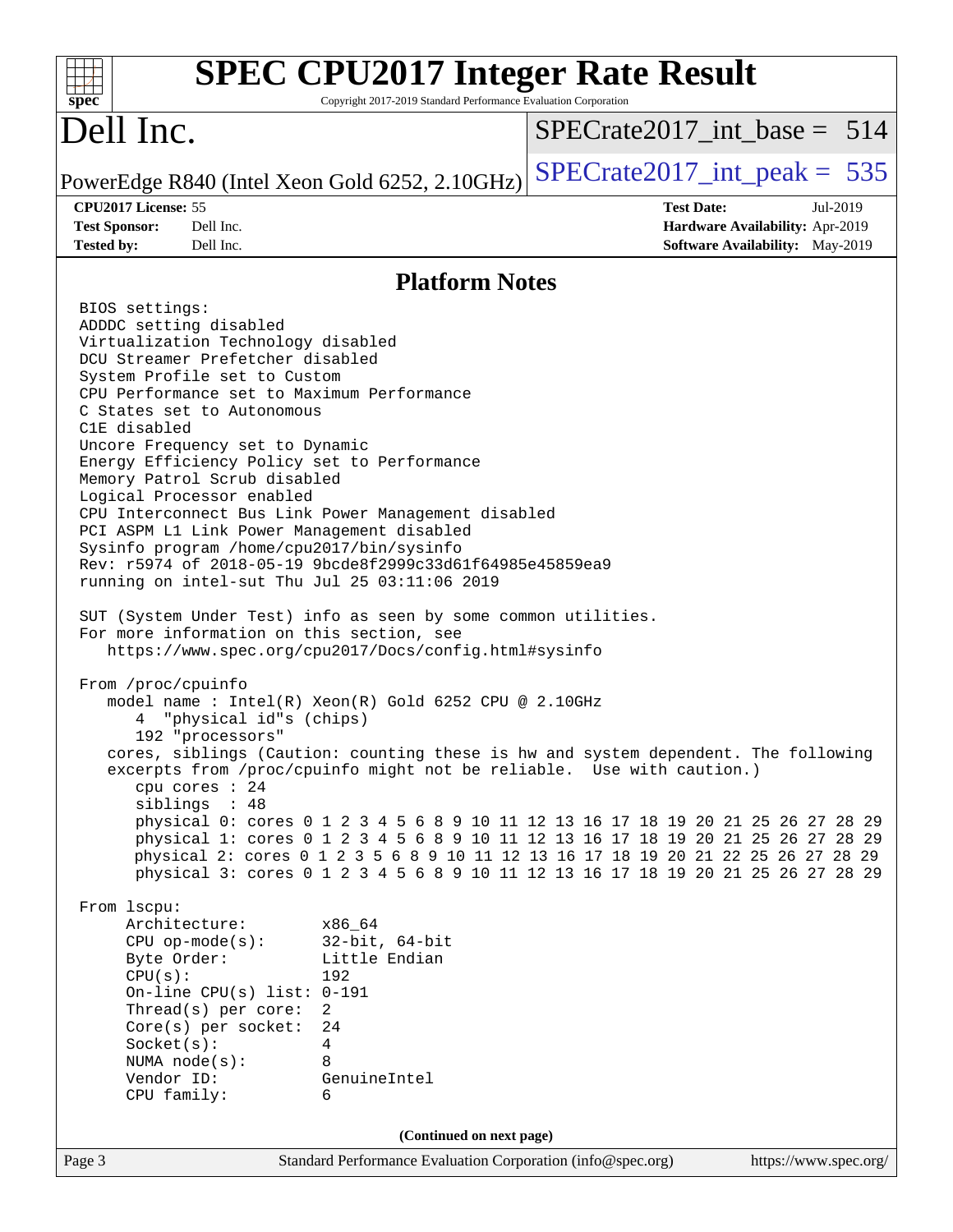| spec <sup>®</sup>                                                                                                                                          |                                                                                                                                                                                                                                                                                                                | <b>SPEC CPU2017 Integer Rate Result</b><br>Copyright 2017-2019 Standard Performance Evaluation Corporation                                                                                                                                                                                                                                                                                                                                                                         |                                                                                                                                                                                                                                                                                                                                                                                                                                                                                                                                                                                                                                                                                                                                                                                                                                                                                                                                                                                                                                                                                                                                                                                                                                                                                                                                                                                                                                                                                                                                                                                                                                                                    |
|------------------------------------------------------------------------------------------------------------------------------------------------------------|----------------------------------------------------------------------------------------------------------------------------------------------------------------------------------------------------------------------------------------------------------------------------------------------------------------|------------------------------------------------------------------------------------------------------------------------------------------------------------------------------------------------------------------------------------------------------------------------------------------------------------------------------------------------------------------------------------------------------------------------------------------------------------------------------------|--------------------------------------------------------------------------------------------------------------------------------------------------------------------------------------------------------------------------------------------------------------------------------------------------------------------------------------------------------------------------------------------------------------------------------------------------------------------------------------------------------------------------------------------------------------------------------------------------------------------------------------------------------------------------------------------------------------------------------------------------------------------------------------------------------------------------------------------------------------------------------------------------------------------------------------------------------------------------------------------------------------------------------------------------------------------------------------------------------------------------------------------------------------------------------------------------------------------------------------------------------------------------------------------------------------------------------------------------------------------------------------------------------------------------------------------------------------------------------------------------------------------------------------------------------------------------------------------------------------------------------------------------------------------|
| Dell Inc.                                                                                                                                                  |                                                                                                                                                                                                                                                                                                                |                                                                                                                                                                                                                                                                                                                                                                                                                                                                                    | $SPECrate2017$ int_base = 514                                                                                                                                                                                                                                                                                                                                                                                                                                                                                                                                                                                                                                                                                                                                                                                                                                                                                                                                                                                                                                                                                                                                                                                                                                                                                                                                                                                                                                                                                                                                                                                                                                      |
|                                                                                                                                                            |                                                                                                                                                                                                                                                                                                                | PowerEdge R840 (Intel Xeon Gold 6252, 2.10GHz)                                                                                                                                                                                                                                                                                                                                                                                                                                     | $SPECrate2017\_int\_peak = 535$                                                                                                                                                                                                                                                                                                                                                                                                                                                                                                                                                                                                                                                                                                                                                                                                                                                                                                                                                                                                                                                                                                                                                                                                                                                                                                                                                                                                                                                                                                                                                                                                                                    |
| CPU2017 License: 55<br><b>Test Sponsor:</b><br><b>Tested by:</b>                                                                                           | Dell Inc.<br>Dell Inc.                                                                                                                                                                                                                                                                                         |                                                                                                                                                                                                                                                                                                                                                                                                                                                                                    | <b>Test Date:</b><br>Jul-2019<br>Hardware Availability: Apr-2019<br><b>Software Availability:</b> May-2019                                                                                                                                                                                                                                                                                                                                                                                                                                                                                                                                                                                                                                                                                                                                                                                                                                                                                                                                                                                                                                                                                                                                                                                                                                                                                                                                                                                                                                                                                                                                                         |
|                                                                                                                                                            |                                                                                                                                                                                                                                                                                                                | <b>Platform Notes (Continued)</b>                                                                                                                                                                                                                                                                                                                                                                                                                                                  |                                                                                                                                                                                                                                                                                                                                                                                                                                                                                                                                                                                                                                                                                                                                                                                                                                                                                                                                                                                                                                                                                                                                                                                                                                                                                                                                                                                                                                                                                                                                                                                                                                                                    |
| Model:<br>Model name:<br>Stepping:<br>CPU MHz:<br>BogoMIPS:<br>L1d cache:<br>Lli cache:<br>$L2$ cache:<br>L3 cache:<br>Flaqs:<br>physical chip.<br>176 184 | Virtualization:<br>NUMA node0 CPU(s):<br>NUMA nodel CPU(s):<br>NUMA node2 CPU(s):<br>NUMA node3 CPU(s):<br>NUMA $node4$ $CPU(s)$ :<br>NUMA node5 CPU(s):<br>NUMA node6 CPU(s):<br>NUMA node7 CPU(s):<br>/proc/cpuinfo cache data<br>cache size : 36608 KB<br>available: 8 nodes (0-7)<br>node 0 size: 95145 MB | 85<br>Intel(R) Xeon(R) Gold 6252 CPU @ 2.10GHz<br>6<br>3269.872<br>4200.00<br>$VT - x$<br>32K<br>32K<br>1024K<br>36608K<br>xtpr pdcm pcid dca sse4_1 sse4_2 x2apic movbe popcnt aes xsave avx f16c rdrand<br>ssbd mba ibrs ibpb stibp ibrs_enhanced tpr_shadow vnmi flexpriority ept vpid<br>avx512dq rdseed adx smap clflushopt clwb intel_pt avx512cd avx512bw avx512vl<br>dtherm ida arat pln pts pku ospke avx512_vnni flush_lld arch_capabilities<br>(Continued on next page) | 0,8,16,168,176,188,176,189,176,189,104,112,120,128,124,152,160,168,176,184<br>1, 9, 17, 25, 33, 41, 49, 57, 65, 73, 81, 89, 97, 105, 113, 121, 129, 137, 145, 153, 161, 169, 177, 185<br>2, 10, 18, 22, 26, 34, 42, 50, 186, 114, 114, 118, 106, 109, 60, 58, 66, 58, 50, 58, 42, 50, 34, 162, 178, 178<br>3, 11, 19, 27, 35, 43, 51, 29, 107, 115, 123, 131, 131, 139, 87, 67, 67, 59, 51, 59, 51, 59, 57, 75, 83, 70, 1<br>4, 12, 20, 28, 36, 44, 52, 60, 68, 76, 84, 92, 100, 108, 116, 124, 132, 140, 148, 156, 164, 172, 180, 188<br>5, 13, 21, 29, 37, 45, 53, 61, 69, 77, 85, 93, 101, 109, 117, 125, 133, 141, 149, 157, 165, 173, 181, 189<br>6, 14, 30, 38, 46, 54, 62, 70, 74, 78, 86, 94, 102, 110, 126, 134, 142, 150, 158, 166, 170, 174, 182, 190<br>7, 15, 23, 31, 39, 47, 55, 63, 71, 79, 87, 95, 103, 111, 119, 127, 135, 143, 151, 159, 167, 175, 183, 191<br>fpu vme de pse tsc msr pae mce cx8 apic sep mtrr pge mca cmov<br>pat pse36 clflush dts acpi mmx fxsr sse sse2 ss ht tm pbe syscall nx pdpelgb rdtscp<br>lm constant_tsc art arch_perfmon pebs bts rep_good nopl xtopology nonstop_tsc cpuid<br>aperfmperf pni pclmulqdq dtes64 monitor ds_cpl vmx smx est tm2 ssse3 sdbg fma cx16<br>lahf_lm abm 3dnowprefetch cpuid_fault epb cat_13 cdp_13 invpcid_single intel_ppin<br>fsgsbase tsc_adjust bmil hle avx2 smep bmi2 erms invpcid rtm cqm mpx rdt_a avx512f<br>xsaveopt xsavec xgetbvl xsaves cqm_llc cqm_occup_llc cqm_mbm_total cqm_mbm_local<br>From numactl --hardware WARNING: a numactl 'node' might or might not correspond to a<br>node 0 cpus: 0 8 16 24 32 40 48 56 64 72 80 88 96 104 112 120 128 136 144 152 160 168 |
|                                                                                                                                                            |                                                                                                                                                                                                                                                                                                                |                                                                                                                                                                                                                                                                                                                                                                                                                                                                                    |                                                                                                                                                                                                                                                                                                                                                                                                                                                                                                                                                                                                                                                                                                                                                                                                                                                                                                                                                                                                                                                                                                                                                                                                                                                                                                                                                                                                                                                                                                                                                                                                                                                                    |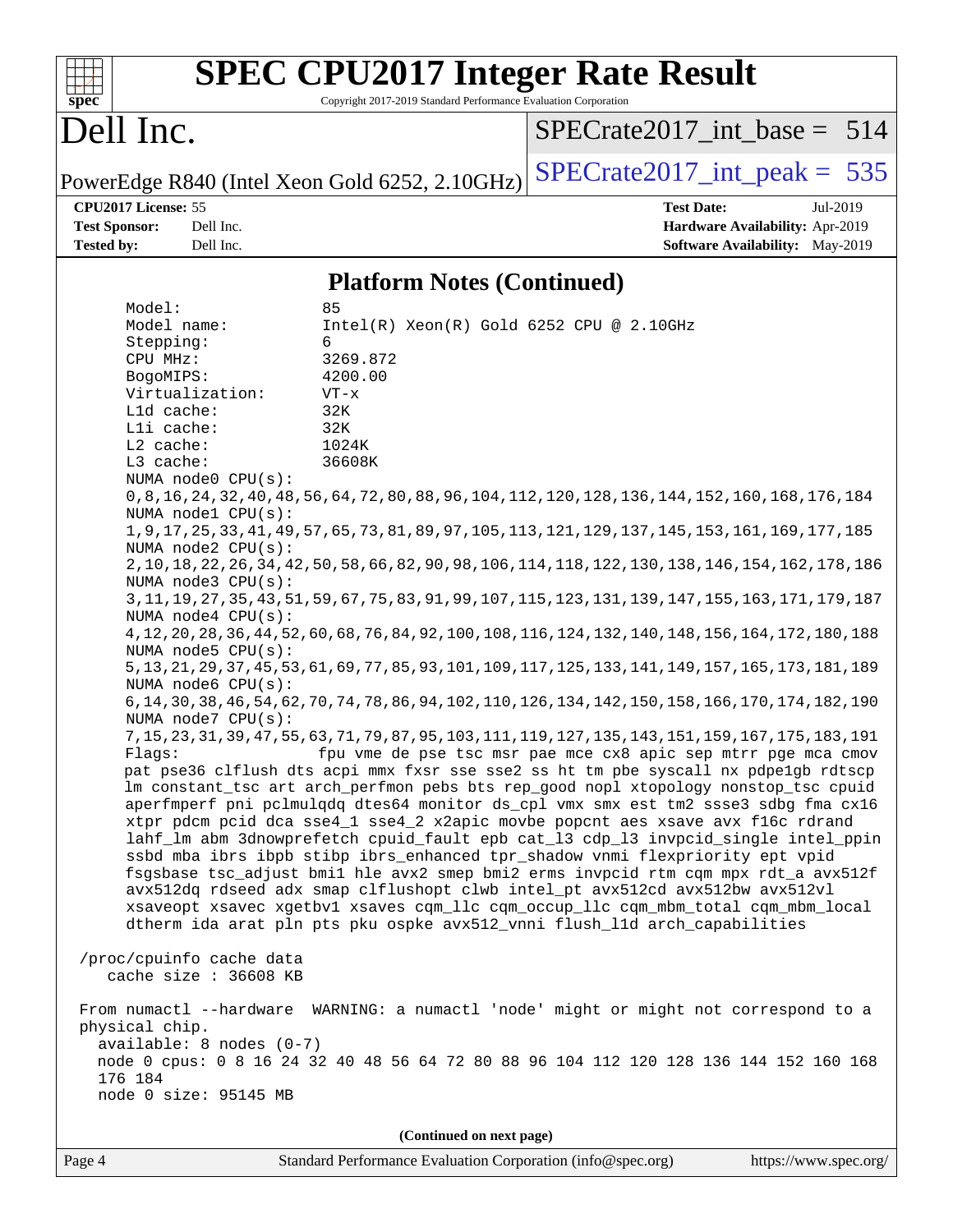| <b>SPEC CPU2017 Integer Rate Result</b><br>Copyright 2017-2019 Standard Performance Evaluation Corporation<br>$s\overline{pec}$                                                                                          |                                                                                                     |
|--------------------------------------------------------------------------------------------------------------------------------------------------------------------------------------------------------------------------|-----------------------------------------------------------------------------------------------------|
| Dell Inc.                                                                                                                                                                                                                | $SPECrate2017$ int base = 514                                                                       |
| PowerEdge R840 (Intel Xeon Gold 6252, 2.10GHz)                                                                                                                                                                           | $SPECrate2017\_int\_peak = 535$                                                                     |
| CPU2017 License: 55<br><b>Test Sponsor:</b><br>Dell Inc.<br>Dell Inc.<br><b>Tested by:</b>                                                                                                                               | <b>Test Date:</b><br>Jul-2019<br>Hardware Availability: Apr-2019<br>Software Availability: May-2019 |
| <b>Platform Notes (Continued)</b>                                                                                                                                                                                        |                                                                                                     |
| node 0 free: 94851 MB<br>node 1 cpus: 1 9 17 25 33 41 49 57 65 73 81 89 97 105 113 121 129 137 145 153 161 169<br>177 185<br>node 1 size: 96763 MB                                                                       |                                                                                                     |
| node 1 free: 96507 MB<br>node 2 cpus: 2 10 18 22 26 34 42 50 58 66 82 90 98 106 114 118 122 130 138 146 154 162<br>178 186<br>node 2 size: 96742 MB                                                                      |                                                                                                     |
| node 2 free: 96526 MB<br>node 3 cpus: 3 11 19 27 35 43 51 59 67 75 83 91 99 107 115 123 131 139 147 155 163 171<br>179 187<br>node 3 size: 96763 MB                                                                      |                                                                                                     |
| node 3 free: 96546 MB<br>node 4 cpus: 4 12 20 28 36 44 52 60 68 76 84 92 100 108 116 124 132 140 148 156 164 172<br>180 188<br>node 4 size: 96763 MB                                                                     |                                                                                                     |
| node 4 free: 96532 MB<br>node 5 cpus: 5 13 21 29 37 45 53 61 69 77 85 93 101 109 117 125 133 141 149 157 165 173<br>181 189<br>node 5 size: 96763 MB                                                                     |                                                                                                     |
| node 5 free: 96540 MB<br>node 6 cpus: 6 14 30 38 46 54 62 70 74 78 86 94 102 110 126 134 142 150 158 166 170 174<br>182 190                                                                                              |                                                                                                     |
| node 6 size: 96763 MB<br>node 6 free: 96562 MB<br>node 7 cpus: 7 15 23 31 39 47 55 63 71 79 87 95 103 111 119 127 135 143 151 159 167 175<br>183 191                                                                     |                                                                                                     |
| node 7 size: 96761 MB<br>node 7 free: 96537 MB<br>node distances:<br>node<br>$\mathbf 0$<br>$\mathbf 1$<br>2<br>3<br>4<br>5<br>6<br>7                                                                                    |                                                                                                     |
| 21<br>21<br>0:<br>10<br>21<br>21<br>11<br>21<br>21<br>1:<br>21<br>21<br>21<br>21<br>11<br>21<br>10<br>21<br>21<br>2:<br>21<br>10<br>21<br>21<br>21<br>11<br>21<br>3:<br>21<br>21<br>21<br>10<br>21<br>21<br>11<br>21     |                                                                                                     |
| 21<br>21<br>21<br>21<br>21<br>4 :<br>11<br>10<br>21<br>$10$<br>5 :<br>21<br>11<br>21<br>21<br>21<br>21<br>21<br>6:<br>11<br>21<br>21<br>21<br>21<br>21<br>10<br>21<br>7:<br>21<br>21<br>21<br>11<br>21<br>21<br>21<br>10 |                                                                                                     |
| From /proc/meminfo<br>MemTotal:<br>791006940 kB<br>HugePages_Total:<br>0<br>Hugepagesize:<br>2048 kB                                                                                                                     |                                                                                                     |
| /usr/bin/lsb_release -d<br>Ubuntu 18.04.2 LTS                                                                                                                                                                            |                                                                                                     |
| (Continued on next page)                                                                                                                                                                                                 |                                                                                                     |
| Standard Performance Evaluation Corporation (info@spec.org)<br>Page 5                                                                                                                                                    | https://www.spec.org/                                                                               |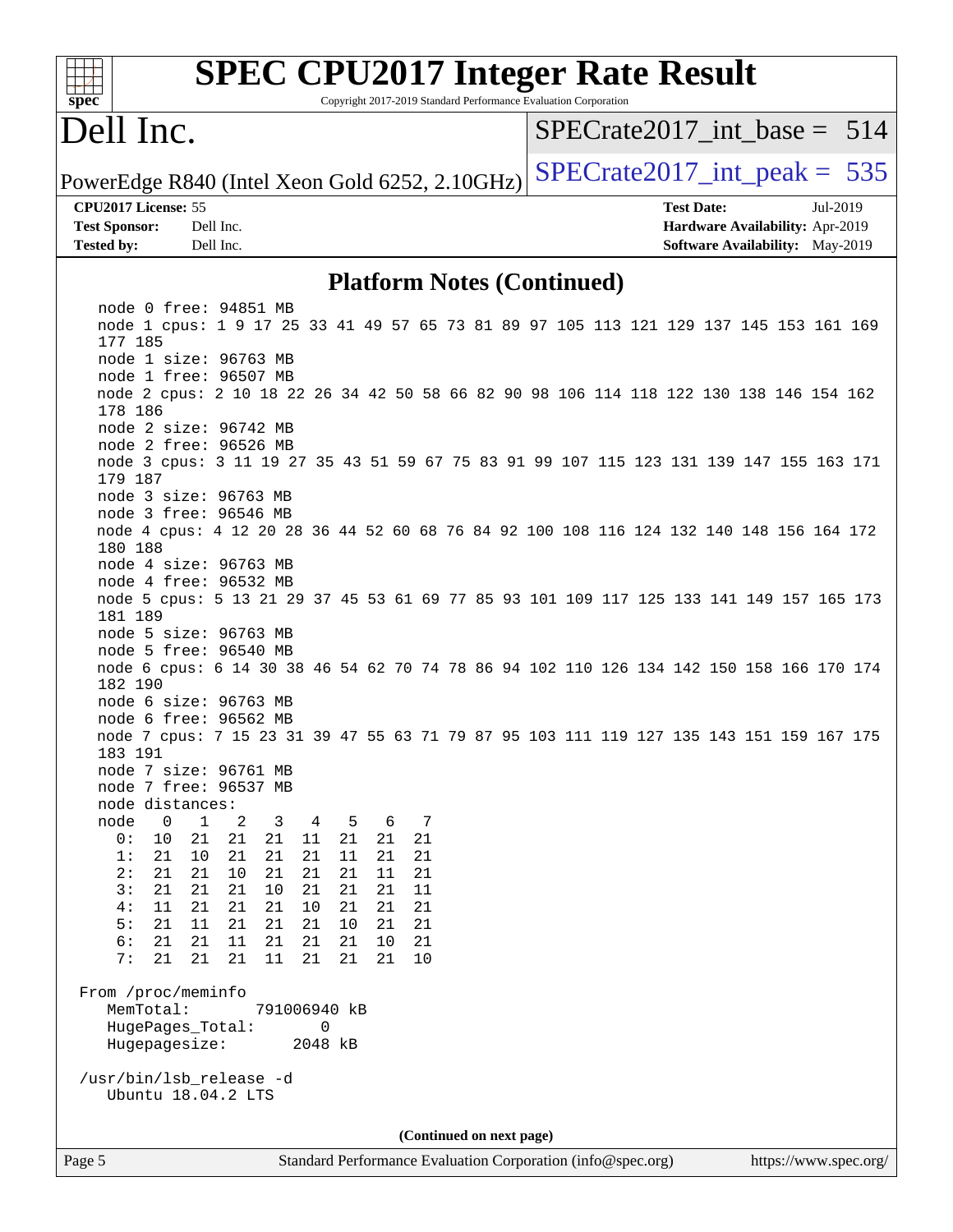| <b>SPEC CPU2017 Integer Rate Result</b><br>Spec<br>Copyright 2017-2019 Standard Performance Evaluation Corporation                                                                                                                                                                                                                                                                                                                                                                                                                                                                                                                                                                                                                                                                                                                                                                                                                                                                                                                                                                                                                                                                                                                                                                                                                                                                                                            |                                 |
|-------------------------------------------------------------------------------------------------------------------------------------------------------------------------------------------------------------------------------------------------------------------------------------------------------------------------------------------------------------------------------------------------------------------------------------------------------------------------------------------------------------------------------------------------------------------------------------------------------------------------------------------------------------------------------------------------------------------------------------------------------------------------------------------------------------------------------------------------------------------------------------------------------------------------------------------------------------------------------------------------------------------------------------------------------------------------------------------------------------------------------------------------------------------------------------------------------------------------------------------------------------------------------------------------------------------------------------------------------------------------------------------------------------------------------|---------------------------------|
| Dell Inc.                                                                                                                                                                                                                                                                                                                                                                                                                                                                                                                                                                                                                                                                                                                                                                                                                                                                                                                                                                                                                                                                                                                                                                                                                                                                                                                                                                                                                     | SPECrate2017 int base = $514$   |
| PowerEdge R840 (Intel Xeon Gold 6252, 2.10GHz)                                                                                                                                                                                                                                                                                                                                                                                                                                                                                                                                                                                                                                                                                                                                                                                                                                                                                                                                                                                                                                                                                                                                                                                                                                                                                                                                                                                | $SPECrate2017\_int\_peak = 535$ |
| CPU2017 License: 55                                                                                                                                                                                                                                                                                                                                                                                                                                                                                                                                                                                                                                                                                                                                                                                                                                                                                                                                                                                                                                                                                                                                                                                                                                                                                                                                                                                                           | <b>Test Date:</b><br>Jul-2019   |
| <b>Test Sponsor:</b><br>Dell Inc.                                                                                                                                                                                                                                                                                                                                                                                                                                                                                                                                                                                                                                                                                                                                                                                                                                                                                                                                                                                                                                                                                                                                                                                                                                                                                                                                                                                             | Hardware Availability: Apr-2019 |
| <b>Tested by:</b><br>Dell Inc.                                                                                                                                                                                                                                                                                                                                                                                                                                                                                                                                                                                                                                                                                                                                                                                                                                                                                                                                                                                                                                                                                                                                                                                                                                                                                                                                                                                                | Software Availability: May-2019 |
| <b>Platform Notes (Continued)</b>                                                                                                                                                                                                                                                                                                                                                                                                                                                                                                                                                                                                                                                                                                                                                                                                                                                                                                                                                                                                                                                                                                                                                                                                                                                                                                                                                                                             |                                 |
| From /etc/*release* /etc/*version*<br>debian_version: buster/sid<br>os-release:<br>NAME="Ubuntu"<br>VERSION="18.04.2 LTS (Bionic Beaver)"<br>ID=ubuntu<br>ID_LIKE=debian<br>PRETTY_NAME="Ubuntu 18.04.2 LTS"<br>VERSION_ID="18.04"<br>HOME_URL="https://www.ubuntu.com/"<br>SUPPORT_URL="https://help.ubuntu.com/"<br>uname $-a$ :<br>Linux intel-sut 4.15.0-45-generic #48-Ubuntu SMP Tue Jan 29 16:28:13 UTC 2019 x86_64<br>x86_64 x86_64 GNU/Linux<br>Kernel self-reported vulnerability status:<br>CVE-2017-5754 (Meltdown):<br>Not affected<br>CVE-2017-5753 (Spectre variant 1): Mitigation: __user pointer sanitization<br>CVE-2017-5715 (Spectre variant 2): Mitigation: Enhanced IBRS, IBPB<br>run-level 5 Jul 25 03:01<br>SPEC is set to: /home/cpu2017<br>Type Size Used Avail Use% Mounted on<br>Filesystem<br>$/\text{dev/sda2}$<br>ext4 439G<br>37G<br>380G<br>$9\frac{6}{9}$ /<br>Additional information from dmidecode follows. WARNING: Use caution when you interpret<br>this section. The 'dmidecode' program reads system data which is "intended to allow<br>hardware to be accurately determined", but the intent may not be met, as there are<br>frequent changes to hardware, firmware, and the "DMTF SMBIOS" standard.<br>BIOS Dell Inc. 2.2.9 05/08/2019<br>Memory:<br>24x 00AD00B300AD HMA84GR7CJR4N-WM 32 GB 2 rank 2933<br>24x Not Specified Not Specified<br>(End of data from sysinfo program) |                                 |
|                                                                                                                                                                                                                                                                                                                                                                                                                                                                                                                                                                                                                                                                                                                                                                                                                                                                                                                                                                                                                                                                                                                                                                                                                                                                                                                                                                                                                               |                                 |
| <b>Compiler Version Notes</b>                                                                                                                                                                                                                                                                                                                                                                                                                                                                                                                                                                                                                                                                                                                                                                                                                                                                                                                                                                                                                                                                                                                                                                                                                                                                                                                                                                                                 |                                 |
| CC<br>$502.\text{qcc }r(\text{peak})$                                                                                                                                                                                                                                                                                                                                                                                                                                                                                                                                                                                                                                                                                                                                                                                                                                                                                                                                                                                                                                                                                                                                                                                                                                                                                                                                                                                         |                                 |
| Intel(R) C Intel(R) 64 Compiler for applications running on IA-32, Version                                                                                                                                                                                                                                                                                                                                                                                                                                                                                                                                                                                                                                                                                                                                                                                                                                                                                                                                                                                                                                                                                                                                                                                                                                                                                                                                                    |                                 |
| (Continued on next page)                                                                                                                                                                                                                                                                                                                                                                                                                                                                                                                                                                                                                                                                                                                                                                                                                                                                                                                                                                                                                                                                                                                                                                                                                                                                                                                                                                                                      |                                 |
| Page 6<br>Standard Performance Evaluation Corporation (info@spec.org)                                                                                                                                                                                                                                                                                                                                                                                                                                                                                                                                                                                                                                                                                                                                                                                                                                                                                                                                                                                                                                                                                                                                                                                                                                                                                                                                                         | https://www.spec.org/           |
|                                                                                                                                                                                                                                                                                                                                                                                                                                                                                                                                                                                                                                                                                                                                                                                                                                                                                                                                                                                                                                                                                                                                                                                                                                                                                                                                                                                                                               |                                 |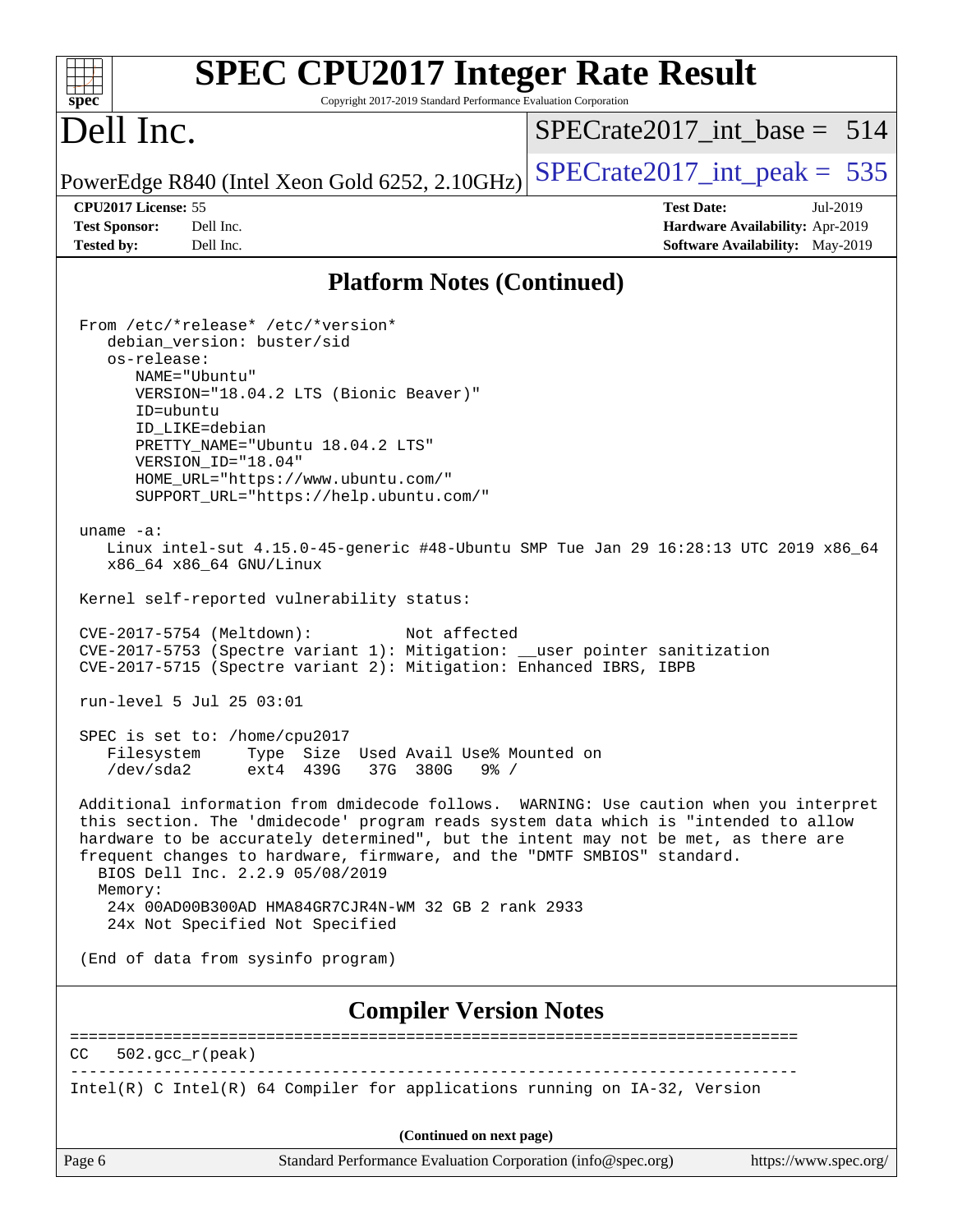| spec <sup>®</sup>                                                                                                                               |                                                                                                            | <b>SPEC CPU2017 Integer Rate Result</b> |                                           |  | Copyright 2017-2019 Standard Performance Evaluation Corporation |  |  |                   |  |                                                                    |                                 |
|-------------------------------------------------------------------------------------------------------------------------------------------------|------------------------------------------------------------------------------------------------------------|-----------------------------------------|-------------------------------------------|--|-----------------------------------------------------------------|--|--|-------------------|--|--------------------------------------------------------------------|---------------------------------|
| Dell Inc.                                                                                                                                       |                                                                                                            |                                         |                                           |  |                                                                 |  |  |                   |  |                                                                    | $SPECrate2017$ int base = 514   |
| PowerEdge R840 (Intel Xeon Gold 6252, 2.10GHz)                                                                                                  |                                                                                                            |                                         |                                           |  |                                                                 |  |  |                   |  |                                                                    | $SPECTate2017\_int\_peak = 535$ |
| CPU2017 License: 55<br><b>Test Sponsor:</b><br><b>Tested by:</b>                                                                                | Dell Inc.<br>Dell Inc.                                                                                     |                                         |                                           |  |                                                                 |  |  | <b>Test Date:</b> |  | Hardware Availability: Apr-2019<br>Software Availability: May-2019 | Jul-2019                        |
|                                                                                                                                                 |                                                                                                            |                                         | <b>Compiler Version Notes (Continued)</b> |  |                                                                 |  |  |                   |  |                                                                    |                                 |
| Copyright (C) 1985-2019 Intel Corporation. All rights reserved.                                                                                 | 19.0.4.227 Build 20190416                                                                                  |                                         |                                           |  |                                                                 |  |  |                   |  |                                                                    |                                 |
| CC.                                                                                                                                             | 500.perlbench_r(base) 502.gcc_r(base) 505.mcf_r(base, peak)<br>525.x264_r(base, peak) 557.xz_r(base, peak) |                                         |                                           |  |                                                                 |  |  |                   |  |                                                                    |                                 |
| Intel(R) C Intel(R) 64 Compiler for applications running on Intel(R) 64,<br>Copyright (C) 1985-2019 Intel Corporation. All rights reserved.     | Version 19.0.4.227 Build 20190416                                                                          |                                         |                                           |  |                                                                 |  |  |                   |  |                                                                    |                                 |
| CC.                                                                                                                                             | 500.perlbench_r(peak)                                                                                      |                                         |                                           |  |                                                                 |  |  |                   |  |                                                                    |                                 |
| $Intel(R)$ C Intel(R) 64 Compiler for applications running on Intel(R) 64,<br>Copyright (C) 1985-2019 Intel Corporation. All rights reserved.   | Version 19.0.4.227 Build 20190416                                                                          |                                         |                                           |  |                                                                 |  |  |                   |  |                                                                    |                                 |
| CXXC 523.xalancbmk_r(peak)                                                                                                                      |                                                                                                            |                                         |                                           |  |                                                                 |  |  |                   |  |                                                                    |                                 |
| Intel(R) C++ Intel(R) 64 Compiler for applications running on IA-32, Version<br>Copyright (C) 1985-2019 Intel Corporation. All rights reserved. | 19.0.4.227 Build 20190416                                                                                  |                                         |                                           |  |                                                                 |  |  |                   |  |                                                                    |                                 |
| CXXC 520.omnetpp_r(base, peak) 523.xalancbmk_r(base) 531.deepsjeng_r(base,                                                                      | peak) 541.leela_r(base, peak)                                                                              |                                         |                                           |  |                                                                 |  |  |                   |  |                                                                    |                                 |
| Intel(R) C++ Intel(R) 64 Compiler for applications running on Intel(R) 64,<br>Copyright (C) 1985-2019 Intel Corporation. All rights reserved.   | Version 19.0.4.227 Build 20190416                                                                          |                                         |                                           |  |                                                                 |  |  |                   |  |                                                                    |                                 |
| FC 548.exchange2_r(base, peak)                                                                                                                  |                                                                                                            |                                         |                                           |  |                                                                 |  |  |                   |  |                                                                    |                                 |
| $Intel(R)$ Fortran Intel(R) 64 Compiler for applications running on Intel(R)<br>Copyright (C) 1985-2019 Intel Corporation. All rights reserved. | 64, Version 19.0.4.227 Build 20190416                                                                      |                                         |                                           |  | _____________________                                           |  |  |                   |  |                                                                    |                                 |
|                                                                                                                                                 |                                                                                                            |                                         |                                           |  |                                                                 |  |  |                   |  |                                                                    |                                 |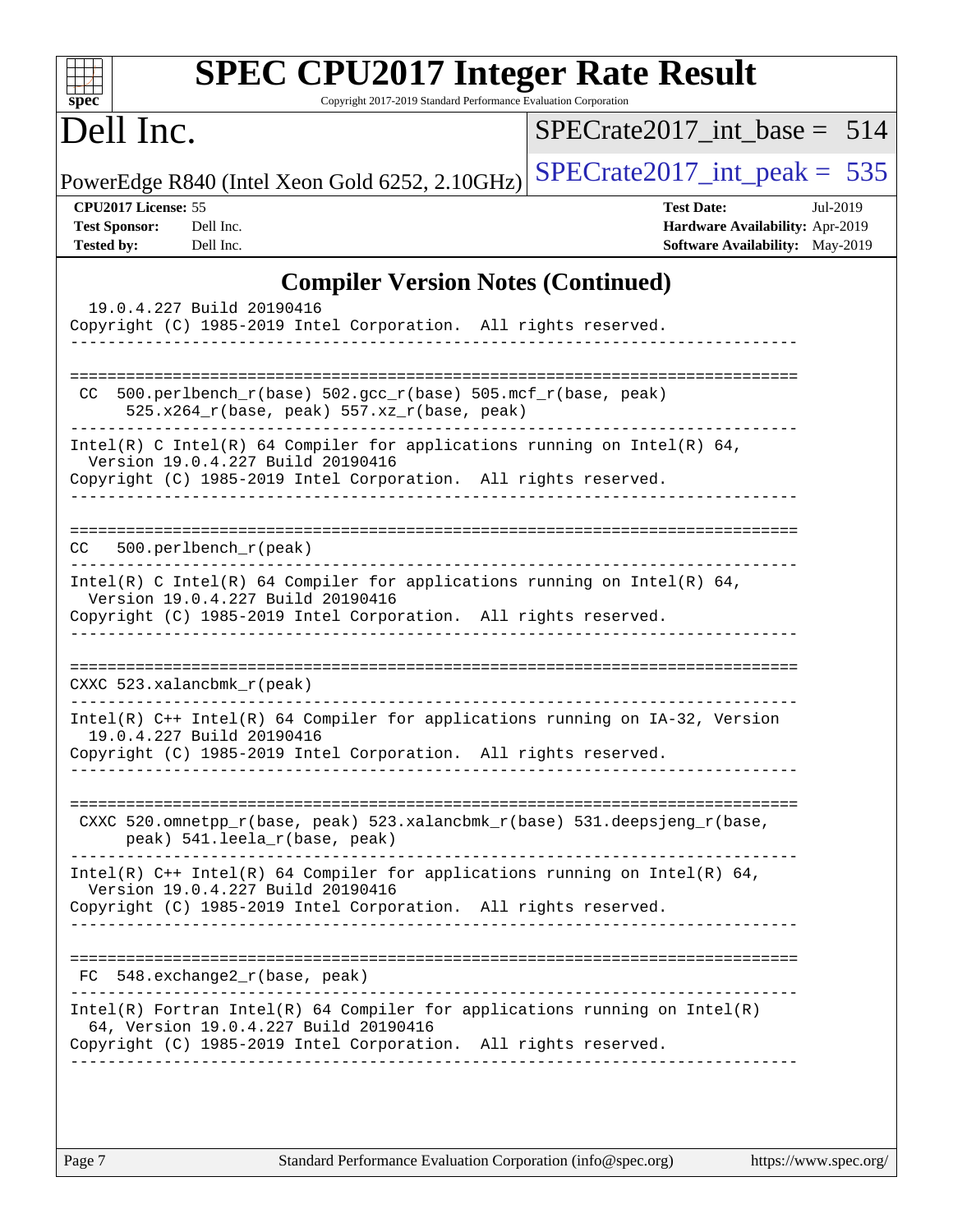

# **[SPEC CPU2017 Integer Rate Result](http://www.spec.org/auto/cpu2017/Docs/result-fields.html#SPECCPU2017IntegerRateResult)**

Copyright 2017-2019 Standard Performance Evaluation Corporation

## Dell Inc.

[SPECrate2017\\_int\\_base =](http://www.spec.org/auto/cpu2017/Docs/result-fields.html#SPECrate2017intbase) 514

PowerEdge R840 (Intel Xeon Gold 6252, 2.10GHz)  $\text{SPECrate}$  2017\_int\_peak = 535

**[Tested by:](http://www.spec.org/auto/cpu2017/Docs/result-fields.html#Testedby)** Dell Inc. **[Software Availability:](http://www.spec.org/auto/cpu2017/Docs/result-fields.html#SoftwareAvailability)** May-2019

**[CPU2017 License:](http://www.spec.org/auto/cpu2017/Docs/result-fields.html#CPU2017License)** 55 **[Test Date:](http://www.spec.org/auto/cpu2017/Docs/result-fields.html#TestDate)** Jul-2019 **[Test Sponsor:](http://www.spec.org/auto/cpu2017/Docs/result-fields.html#TestSponsor)** Dell Inc. **[Hardware Availability:](http://www.spec.org/auto/cpu2017/Docs/result-fields.html#HardwareAvailability)** Apr-2019

## **[Base Compiler Invocation](http://www.spec.org/auto/cpu2017/Docs/result-fields.html#BaseCompilerInvocation)**

[C benchmarks](http://www.spec.org/auto/cpu2017/Docs/result-fields.html#Cbenchmarks): [icc -m64 -std=c11](http://www.spec.org/cpu2017/results/res2019q3/cpu2017-20190805-16474.flags.html#user_CCbase_intel_icc_64bit_c11_33ee0cdaae7deeeab2a9725423ba97205ce30f63b9926c2519791662299b76a0318f32ddfffdc46587804de3178b4f9328c46fa7c2b0cd779d7a61945c91cd35)

[C++ benchmarks:](http://www.spec.org/auto/cpu2017/Docs/result-fields.html#CXXbenchmarks) [icpc -m64](http://www.spec.org/cpu2017/results/res2019q3/cpu2017-20190805-16474.flags.html#user_CXXbase_intel_icpc_64bit_4ecb2543ae3f1412ef961e0650ca070fec7b7afdcd6ed48761b84423119d1bf6bdf5cad15b44d48e7256388bc77273b966e5eb805aefd121eb22e9299b2ec9d9)

[Fortran benchmarks](http://www.spec.org/auto/cpu2017/Docs/result-fields.html#Fortranbenchmarks): [ifort -m64](http://www.spec.org/cpu2017/results/res2019q3/cpu2017-20190805-16474.flags.html#user_FCbase_intel_ifort_64bit_24f2bb282fbaeffd6157abe4f878425411749daecae9a33200eee2bee2fe76f3b89351d69a8130dd5949958ce389cf37ff59a95e7a40d588e8d3a57e0c3fd751)

### **[Base Portability Flags](http://www.spec.org/auto/cpu2017/Docs/result-fields.html#BasePortabilityFlags)**

 500.perlbench\_r: [-DSPEC\\_LP64](http://www.spec.org/cpu2017/results/res2019q3/cpu2017-20190805-16474.flags.html#b500.perlbench_r_basePORTABILITY_DSPEC_LP64) [-DSPEC\\_LINUX\\_X64](http://www.spec.org/cpu2017/results/res2019q3/cpu2017-20190805-16474.flags.html#b500.perlbench_r_baseCPORTABILITY_DSPEC_LINUX_X64) 502.gcc\_r: [-DSPEC\\_LP64](http://www.spec.org/cpu2017/results/res2019q3/cpu2017-20190805-16474.flags.html#suite_basePORTABILITY502_gcc_r_DSPEC_LP64) 505.mcf\_r: [-DSPEC\\_LP64](http://www.spec.org/cpu2017/results/res2019q3/cpu2017-20190805-16474.flags.html#suite_basePORTABILITY505_mcf_r_DSPEC_LP64) 520.omnetpp\_r: [-DSPEC\\_LP64](http://www.spec.org/cpu2017/results/res2019q3/cpu2017-20190805-16474.flags.html#suite_basePORTABILITY520_omnetpp_r_DSPEC_LP64) 523.xalancbmk\_r: [-DSPEC\\_LP64](http://www.spec.org/cpu2017/results/res2019q3/cpu2017-20190805-16474.flags.html#suite_basePORTABILITY523_xalancbmk_r_DSPEC_LP64) [-DSPEC\\_LINUX](http://www.spec.org/cpu2017/results/res2019q3/cpu2017-20190805-16474.flags.html#b523.xalancbmk_r_baseCXXPORTABILITY_DSPEC_LINUX) 525.x264\_r: [-DSPEC\\_LP64](http://www.spec.org/cpu2017/results/res2019q3/cpu2017-20190805-16474.flags.html#suite_basePORTABILITY525_x264_r_DSPEC_LP64) 531.deepsjeng\_r: [-DSPEC\\_LP64](http://www.spec.org/cpu2017/results/res2019q3/cpu2017-20190805-16474.flags.html#suite_basePORTABILITY531_deepsjeng_r_DSPEC_LP64) 541.leela\_r: [-DSPEC\\_LP64](http://www.spec.org/cpu2017/results/res2019q3/cpu2017-20190805-16474.flags.html#suite_basePORTABILITY541_leela_r_DSPEC_LP64) 548.exchange2\_r: [-DSPEC\\_LP64](http://www.spec.org/cpu2017/results/res2019q3/cpu2017-20190805-16474.flags.html#suite_basePORTABILITY548_exchange2_r_DSPEC_LP64) 557.xz\_r: [-DSPEC\\_LP64](http://www.spec.org/cpu2017/results/res2019q3/cpu2017-20190805-16474.flags.html#suite_basePORTABILITY557_xz_r_DSPEC_LP64)

## **[Base Optimization Flags](http://www.spec.org/auto/cpu2017/Docs/result-fields.html#BaseOptimizationFlags)**

#### [C benchmarks](http://www.spec.org/auto/cpu2017/Docs/result-fields.html#Cbenchmarks):

[-Wl,-z,muldefs](http://www.spec.org/cpu2017/results/res2019q3/cpu2017-20190805-16474.flags.html#user_CCbase_link_force_multiple1_b4cbdb97b34bdee9ceefcfe54f4c8ea74255f0b02a4b23e853cdb0e18eb4525ac79b5a88067c842dd0ee6996c24547a27a4b99331201badda8798ef8a743f577) [-xCORE-AVX512](http://www.spec.org/cpu2017/results/res2019q3/cpu2017-20190805-16474.flags.html#user_CCbase_f-xCORE-AVX512) [-ipo](http://www.spec.org/cpu2017/results/res2019q3/cpu2017-20190805-16474.flags.html#user_CCbase_f-ipo) [-O3](http://www.spec.org/cpu2017/results/res2019q3/cpu2017-20190805-16474.flags.html#user_CCbase_f-O3) [-no-prec-div](http://www.spec.org/cpu2017/results/res2019q3/cpu2017-20190805-16474.flags.html#user_CCbase_f-no-prec-div) [-qopt-mem-layout-trans=4](http://www.spec.org/cpu2017/results/res2019q3/cpu2017-20190805-16474.flags.html#user_CCbase_f-qopt-mem-layout-trans_fa39e755916c150a61361b7846f310bcdf6f04e385ef281cadf3647acec3f0ae266d1a1d22d972a7087a248fd4e6ca390a3634700869573d231a252c784941a8) [-L/usr/local/IntelCompiler19/compilers\\_and\\_libraries\\_2019.4.227/linux/compiler/lib/intel64](http://www.spec.org/cpu2017/results/res2019q3/cpu2017-20190805-16474.flags.html#user_CCbase_qkmalloc_link_0ffe0cb02c68ef1b443a077c7888c10c67ca0d1dd7138472156f06a085bbad385f78d49618ad55dca9db3b1608e84afc2f69b4003b1d1ca498a9fc1462ccefda) [-lqkmalloc](http://www.spec.org/cpu2017/results/res2019q3/cpu2017-20190805-16474.flags.html#user_CCbase_qkmalloc_link_lib_79a818439969f771c6bc311cfd333c00fc099dad35c030f5aab9dda831713d2015205805422f83de8875488a2991c0a156aaa600e1f9138f8fc37004abc96dc5)

#### [C++ benchmarks](http://www.spec.org/auto/cpu2017/Docs/result-fields.html#CXXbenchmarks):

[-Wl,-z,muldefs](http://www.spec.org/cpu2017/results/res2019q3/cpu2017-20190805-16474.flags.html#user_CXXbase_link_force_multiple1_b4cbdb97b34bdee9ceefcfe54f4c8ea74255f0b02a4b23e853cdb0e18eb4525ac79b5a88067c842dd0ee6996c24547a27a4b99331201badda8798ef8a743f577) [-xCORE-AVX512](http://www.spec.org/cpu2017/results/res2019q3/cpu2017-20190805-16474.flags.html#user_CXXbase_f-xCORE-AVX512) [-ipo](http://www.spec.org/cpu2017/results/res2019q3/cpu2017-20190805-16474.flags.html#user_CXXbase_f-ipo) [-O3](http://www.spec.org/cpu2017/results/res2019q3/cpu2017-20190805-16474.flags.html#user_CXXbase_f-O3) [-no-prec-div](http://www.spec.org/cpu2017/results/res2019q3/cpu2017-20190805-16474.flags.html#user_CXXbase_f-no-prec-div)

[-qopt-mem-layout-trans=4](http://www.spec.org/cpu2017/results/res2019q3/cpu2017-20190805-16474.flags.html#user_CXXbase_f-qopt-mem-layout-trans_fa39e755916c150a61361b7846f310bcdf6f04e385ef281cadf3647acec3f0ae266d1a1d22d972a7087a248fd4e6ca390a3634700869573d231a252c784941a8)

[-L/usr/local/IntelCompiler19/compilers\\_and\\_libraries\\_2019.4.227/linux/compiler/lib/intel64](http://www.spec.org/cpu2017/results/res2019q3/cpu2017-20190805-16474.flags.html#user_CXXbase_qkmalloc_link_0ffe0cb02c68ef1b443a077c7888c10c67ca0d1dd7138472156f06a085bbad385f78d49618ad55dca9db3b1608e84afc2f69b4003b1d1ca498a9fc1462ccefda) [-lqkmalloc](http://www.spec.org/cpu2017/results/res2019q3/cpu2017-20190805-16474.flags.html#user_CXXbase_qkmalloc_link_lib_79a818439969f771c6bc311cfd333c00fc099dad35c030f5aab9dda831713d2015205805422f83de8875488a2991c0a156aaa600e1f9138f8fc37004abc96dc5)

#### [Fortran benchmarks](http://www.spec.org/auto/cpu2017/Docs/result-fields.html#Fortranbenchmarks):

[-Wl,-z,muldefs](http://www.spec.org/cpu2017/results/res2019q3/cpu2017-20190805-16474.flags.html#user_FCbase_link_force_multiple1_b4cbdb97b34bdee9ceefcfe54f4c8ea74255f0b02a4b23e853cdb0e18eb4525ac79b5a88067c842dd0ee6996c24547a27a4b99331201badda8798ef8a743f577) [-xCORE-AVX512](http://www.spec.org/cpu2017/results/res2019q3/cpu2017-20190805-16474.flags.html#user_FCbase_f-xCORE-AVX512) [-ipo](http://www.spec.org/cpu2017/results/res2019q3/cpu2017-20190805-16474.flags.html#user_FCbase_f-ipo) [-O3](http://www.spec.org/cpu2017/results/res2019q3/cpu2017-20190805-16474.flags.html#user_FCbase_f-O3) [-no-prec-div](http://www.spec.org/cpu2017/results/res2019q3/cpu2017-20190805-16474.flags.html#user_FCbase_f-no-prec-div) [-qopt-mem-layout-trans=4](http://www.spec.org/cpu2017/results/res2019q3/cpu2017-20190805-16474.flags.html#user_FCbase_f-qopt-mem-layout-trans_fa39e755916c150a61361b7846f310bcdf6f04e385ef281cadf3647acec3f0ae266d1a1d22d972a7087a248fd4e6ca390a3634700869573d231a252c784941a8) [-nostandard-realloc-lhs](http://www.spec.org/cpu2017/results/res2019q3/cpu2017-20190805-16474.flags.html#user_FCbase_f_2003_std_realloc_82b4557e90729c0f113870c07e44d33d6f5a304b4f63d4c15d2d0f1fab99f5daaed73bdb9275d9ae411527f28b936061aa8b9c8f2d63842963b95c9dd6426b8a) [-align array32byte](http://www.spec.org/cpu2017/results/res2019q3/cpu2017-20190805-16474.flags.html#user_FCbase_align_array32byte_b982fe038af199962ba9a80c053b8342c548c85b40b8e86eb3cc33dee0d7986a4af373ac2d51c3f7cf710a18d62fdce2948f201cd044323541f22fc0fffc51b6) [-L/usr/local/IntelCompiler19/compilers\\_and\\_libraries\\_2019.4.227/linux/compiler/lib/intel64](http://www.spec.org/cpu2017/results/res2019q3/cpu2017-20190805-16474.flags.html#user_FCbase_qkmalloc_link_0ffe0cb02c68ef1b443a077c7888c10c67ca0d1dd7138472156f06a085bbad385f78d49618ad55dca9db3b1608e84afc2f69b4003b1d1ca498a9fc1462ccefda) [-lqkmalloc](http://www.spec.org/cpu2017/results/res2019q3/cpu2017-20190805-16474.flags.html#user_FCbase_qkmalloc_link_lib_79a818439969f771c6bc311cfd333c00fc099dad35c030f5aab9dda831713d2015205805422f83de8875488a2991c0a156aaa600e1f9138f8fc37004abc96dc5)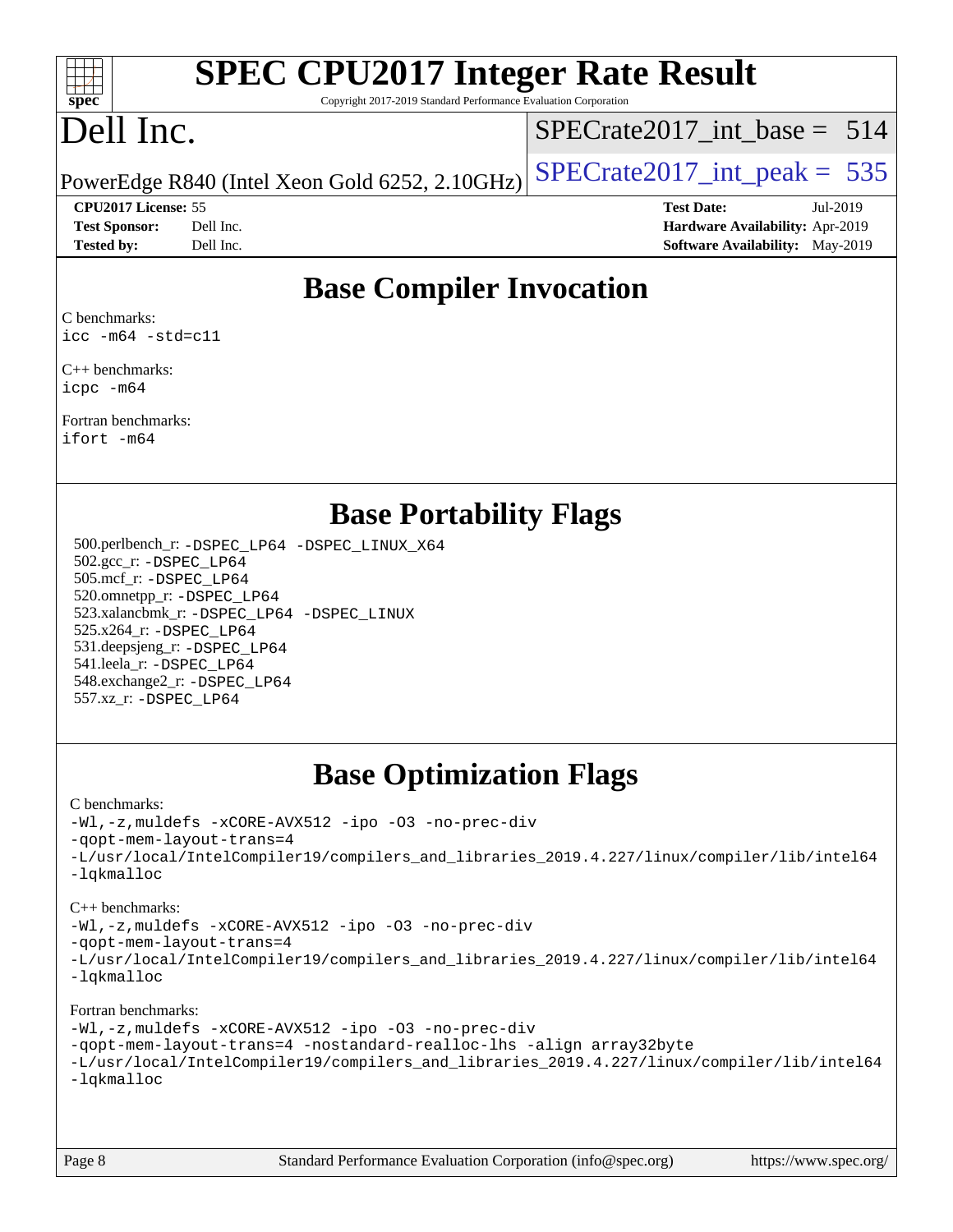| <b>SPEC CPU2017 Integer Rate Result</b>                                                                                                                                                                                                                                                                                                                                             |                                                                  |
|-------------------------------------------------------------------------------------------------------------------------------------------------------------------------------------------------------------------------------------------------------------------------------------------------------------------------------------------------------------------------------------|------------------------------------------------------------------|
| Copyright 2017-2019 Standard Performance Evaluation Corporation<br>spec <sup>®</sup><br>Dell Inc.                                                                                                                                                                                                                                                                                   | $SPECrate2017\_int\_base = 514$                                  |
| PowerEdge R840 (Intel Xeon Gold 6252, 2.10GHz)                                                                                                                                                                                                                                                                                                                                      | $SPECrate2017\_int\_peak = 535$                                  |
| CPU2017 License: 55<br><b>Test Sponsor:</b><br>Dell Inc.                                                                                                                                                                                                                                                                                                                            | <b>Test Date:</b><br>Jul-2019<br>Hardware Availability: Apr-2019 |
| Dell Inc.<br><b>Tested by:</b>                                                                                                                                                                                                                                                                                                                                                      | <b>Software Availability:</b> May-2019                           |
| <b>Peak Compiler Invocation</b>                                                                                                                                                                                                                                                                                                                                                     |                                                                  |
| C benchmarks (except as noted below):<br>$\text{icc -m64 -std=c11}$                                                                                                                                                                                                                                                                                                                 |                                                                  |
| 502.gcc_r: icc -m32 -std=c11 -L/usr/local/IntelCompiler19/compilers_and_libraries_2019.4.227/linux/compiler/lib/ia32_lin                                                                                                                                                                                                                                                            |                                                                  |
| $C++$ benchmarks (except as noted below):<br>icpc -m64                                                                                                                                                                                                                                                                                                                              |                                                                  |
| 523.xalancbmk_r: icpc -m32 -L/usr/local/IntelCompiler19/compilers_and_libraries_2019.4.227/linux/compiler/lib/ia32_lin                                                                                                                                                                                                                                                              |                                                                  |
| Fortran benchmarks:<br>lifort -m64                                                                                                                                                                                                                                                                                                                                                  |                                                                  |
| <b>Peak Portability Flags</b><br>500.perlbench_r: -DSPEC_LP64 -DSPEC_LINUX_X64<br>502.gcc_r: -D_FILE_OFFSET_BITS=64<br>505.mcf_r: -DSPEC_LP64<br>520.omnetpp_r: -DSPEC_LP64<br>523.xalancbmk_r: -D_FILE_OFFSET_BITS=64 -DSPEC_LINUX<br>525.x264_r: -DSPEC_LP64<br>531.deepsjeng_r: -DSPEC_LP64<br>541.leela_r: -DSPEC_LP64<br>548.exchange2_r: -DSPEC LP64<br>557.xz_r: -DSPEC LP64 |                                                                  |
| <b>Peak Optimization Flags</b>                                                                                                                                                                                                                                                                                                                                                      |                                                                  |
| C benchmarks:                                                                                                                                                                                                                                                                                                                                                                       |                                                                  |
| $500.\text{perlbench_r: } -W1, -z, \text{muldefs } -\text{prof-gen(pass 1)} -\text{prof-use(pass 2)} -\text{ipo}$<br>-xCORE-AVX512 -03 -no-prec-div -qopt-mem-layout-trans=4<br>-fno-strict-overflow                                                                                                                                                                                |                                                                  |
| -L/usr/local/IntelCompiler19/compilers_and_libraries_2019.4.227/linux/compiler/lib/intel64<br>-lqkmalloc                                                                                                                                                                                                                                                                            |                                                                  |
| $502.\text{sec\_r: } -W1$ , $-z$ , muldefs $-prof-gen(pass1)$ $-prof-use(pass2)$ $-ipo$<br>-xCORE-AVX512 -03 -no-prec-div -qopt-mem-layout-trans=4<br>-L/usr/local/je5.0.1-32/lib -ljemalloc                                                                                                                                                                                        |                                                                  |
| $505.\text{mcf_r: -W1, -z, multdefs -xCORE-AVX512 -ipo -03 -no-prec-div}$<br>-gopt-mem-layout-trans=4                                                                                                                                                                                                                                                                               |                                                                  |
| (Continued on next page)                                                                                                                                                                                                                                                                                                                                                            |                                                                  |
| Page 9<br>Standard Performance Evaluation Corporation (info@spec.org)                                                                                                                                                                                                                                                                                                               | https://www.spec.org/                                            |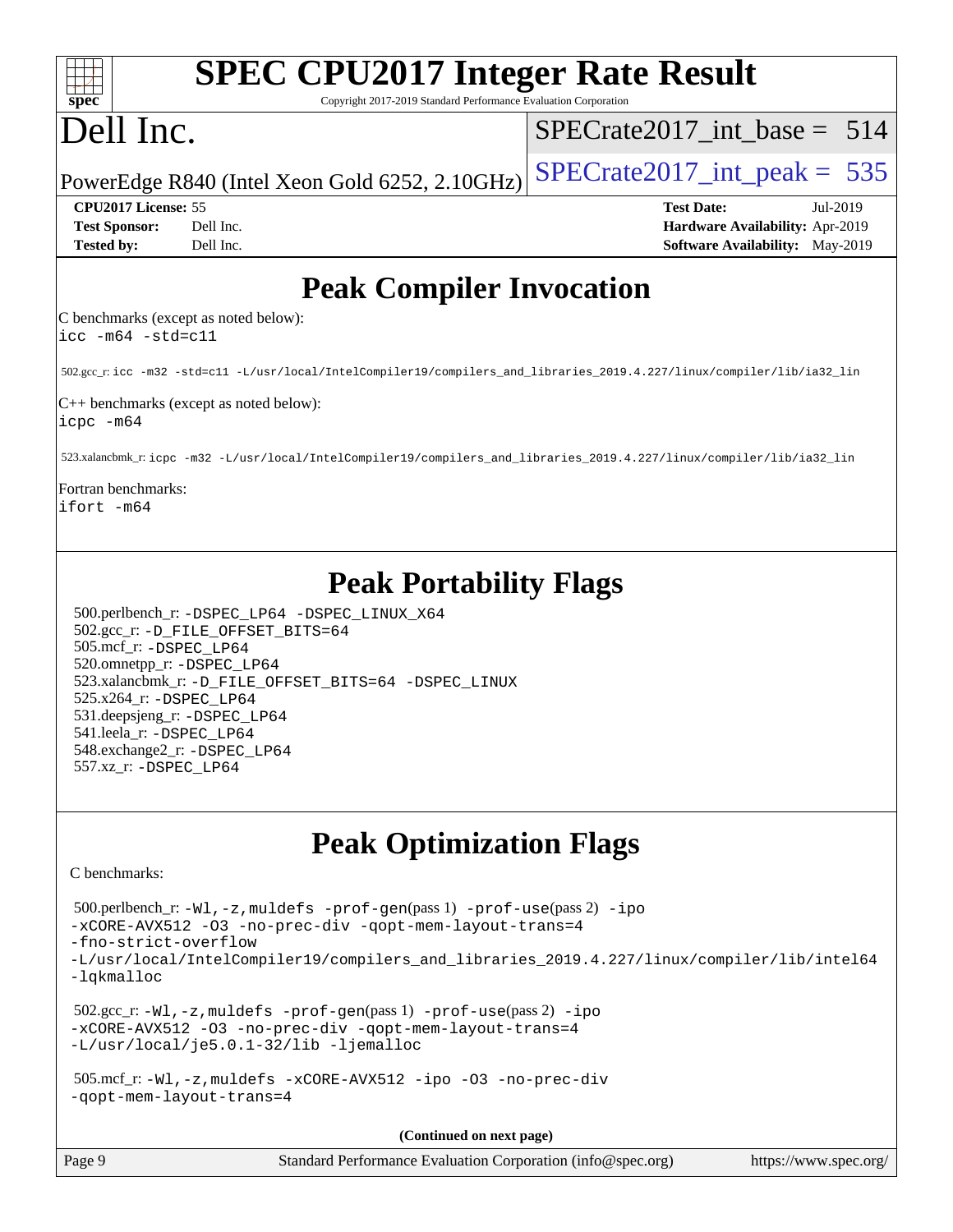| $\overline{\text{spec}^*}$                                       | <b>SPEC CPU2017 Integer Rate Result</b><br>Copyright 2017-2019 Standard Performance Evaluation Corporation                                                                                                               |                                                                                         |          |
|------------------------------------------------------------------|--------------------------------------------------------------------------------------------------------------------------------------------------------------------------------------------------------------------------|-----------------------------------------------------------------------------------------|----------|
| Dell Inc.                                                        |                                                                                                                                                                                                                          | $SPECrate2017$ int base = 514                                                           |          |
|                                                                  | PowerEdge R840 (Intel Xeon Gold 6252, 2.10GHz)                                                                                                                                                                           | $SPECTate2017\_int\_peak = 535$                                                         |          |
| CPU2017 License: 55<br><b>Test Sponsor:</b><br><b>Tested by:</b> | Dell Inc.<br>Dell Inc.                                                                                                                                                                                                   | <b>Test Date:</b><br>Hardware Availability: Apr-2019<br>Software Availability: May-2019 | Jul-2019 |
|                                                                  | <b>Peak Optimization Flags (Continued)</b>                                                                                                                                                                               |                                                                                         |          |
| 505.mcf_r (continued):<br>$-lq$ kmalloc                          | -L/usr/local/IntelCompiler19/compilers_and_libraries_2019.4.227/linux/compiler/lib/intel64                                                                                                                               |                                                                                         |          |
| -lqkmalloc                                                       | $525.x264_r: -W1, -z$ , muldefs $-xCORE-AVX512 - ipo -03 -no-prec-div$<br>-qopt-mem-layout-trans=4 -fno-alias<br>-L/usr/local/IntelCompiler19/compilers_and_libraries_2019.4.227/linux/compiler/lib/intel64              |                                                                                         |          |
|                                                                  | 557.xz_r: Same as 505.mcf r                                                                                                                                                                                              |                                                                                         |          |
| C++ benchmarks:                                                  |                                                                                                                                                                                                                          |                                                                                         |          |
| -lqkmalloc                                                       | 520.omnetpp_r: -Wl, -z, muldefs -xCORE-AVX512 -ipo -03 -no-prec-div<br>-gopt-mem-layout-trans=4<br>-L/usr/local/IntelCompiler19/compilers_and_libraries_2019.4.227/linux/compiler/lib/intel64                            |                                                                                         |          |
|                                                                  | 523.xalancbmk_r: -Wl, -z, muldefs -prof-gen(pass 1) -prof-use(pass 2) -ipo<br>-xCORE-AVX512 -03 -no-prec-div -qopt-mem-layout-trans=4<br>-L/usr/local/je5.0.1-32/lib -ljemalloc                                          |                                                                                         |          |
|                                                                  | 531.deepsjeng_r: Same as 520.omnetpp_r                                                                                                                                                                                   |                                                                                         |          |
|                                                                  | 541.leela_r: Same as 520.omnetpp_r                                                                                                                                                                                       |                                                                                         |          |
| Fortran benchmarks:                                              | -Wl,-z, muldefs -xCORE-AVX512 -ipo -03 -no-prec-div<br>-qopt-mem-layout-trans=4 -nostandard-realloc-lhs -align array32byte<br>-L/usr/local/IntelCompiler19/compilers and libraries 2019.4.227/linux/compiler/lib/intel64 |                                                                                         |          |

The flags files that were used to format this result can be browsed at

<http://www.spec.org/cpu2017/flags/Intel-ic18.0-official-linux64.2019-04-02.html> <http://www.spec.org/cpu2017/flags/Dell-Platform-Flags-PowerEdge14G-revE2.html>

You can also download the XML flags sources by saving the following links: <http://www.spec.org/cpu2017/flags/Intel-ic18.0-official-linux64.2019-04-02.xml> <http://www.spec.org/cpu2017/flags/Dell-Platform-Flags-PowerEdge14G-revE2.xml>

[-lqkmalloc](http://www.spec.org/cpu2017/results/res2019q3/cpu2017-20190805-16474.flags.html#user_FCpeak_qkmalloc_link_lib_79a818439969f771c6bc311cfd333c00fc099dad35c030f5aab9dda831713d2015205805422f83de8875488a2991c0a156aaa600e1f9138f8fc37004abc96dc5)